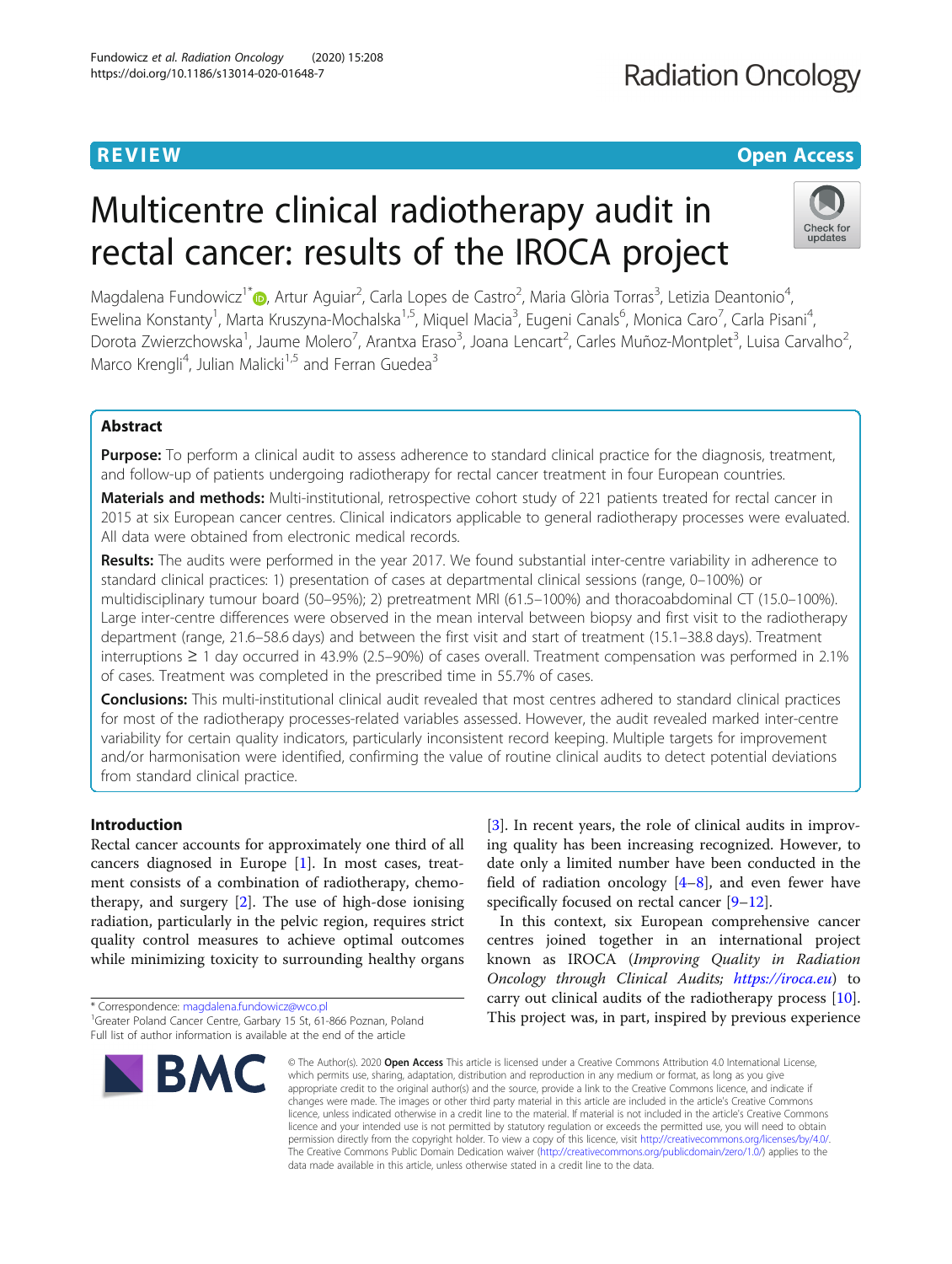at two of these hospitals, which performed a clinical audit to identify best practices and thereby improve and optimize radiotherapy delivery at those institutions [[9](#page-8-0)].

The main aim of the present study was to assess adherence to standard clinical practice, defined by expert consensus based on clinical guidelines and protocols, for key radiotherapy and organizational processes in the treatment of rectal cancer at six large cancer centres in Europe using a multicentre clinical audit. Here we report the results of that audit, which specifically assessed adherence to clinical protocols and international guidelines, including the diagnosis, treatment, and follow-up of patients.

# Material and methods

This was a multi-institutional, retrospective cohort study involving a representative sample of patients (40 patients/centre) diagnosed with rectal cancer at six participating cancer centres: the Wielkopolskie Centrum Onkologii (WCO) in Poznan, Poland; the Instituto Português de Oncologia (IPO) in Porto, Portugal; the Università degli Studi del Piemonte Orientale (UNIUPO) in Novara, Italy; and the three hospitals that form the Institut Català d'Oncologia (ICO) in Spain (located in Barcelona, Badalona, and Girona).

# Study design

For the present study, quality indicators and clinical indicators were selected by a working group of radiation oncologists and medical physicists from the participating centres, led by a senior clinician in rectal cancer at each institution after a review of the relevant guidelines, as described below. This same team also developed the clinical audit model, which was broadly based on models used in two previous clinical audits conducted by members of the IROCA group [[9,](#page-8-0) [11\]](#page-9-0).

# Selection of quality indicators and clinical parameters

First, the working group reviewed the relevant literature [[5,](#page-8-0) [13](#page-9-0)], including the main clinical guidelines for staging and treatment of rectal cancer, as well as institutional and national guidelines in place at each participating centre. Next, based on the review og guidelines and on the group's previous experience in performing clinical audits, we selected a set of clinical indicators applicable to the general approach and treatment of rectal cancer.

Inclusion criteria were: 1) confirmed diagnosis of rectal cancer (RE: CIM-9:154.1), 2) no metastatic or recurrent disease, and 3) treatment with preoperative intent radiotherapy. To minimize the risk of bias, all patients who met the inclusion criteria were assigned an identification number and then randomly selected for inclusion. However, because two of the centres (UNIUPO and IPO) had fewer than 40 patients who met all

inclusion criteria, randomization was not performed in those centres.

All patients were treated in accordance with the clinical guidelines in place at the time of treatment (year 2015) [\[13](#page-9-0)]. Short-course radiotherapy (SCRT, 25Gy in 5 fractions) was indicated for patients  $\geq 70$  years of age, with tumours located in the middle third of the rectum, or those without involvement of the mesorectal fascia with surgery within 1 week of completion of therapy. Long-course radiotherapy (LCRT) was indicated for all other cases: radiotherapy - 50.4 Gy in 28 fractions with chemotherapy (5-fluorouracil) in the first and the fourth week of treatment.

# Selection of quality indicators

The indicators selected were designed to assess the appropriateness of the tests performed and the quality of the diagnostic reports, particularly the distance from the tumour to the mesorectal fascia (rCRM), based on highresolution magnetic resonance imaging (MRI). Other indicators were as follows: presentation of cases to a multidisciplinary tumour board (MTB), suitability of and adherence to the prescribed treatment (radiotherapy dose, fraction, and duration), number of imaging verifications performed, postoperative circumferential resection margin (ypCRM), appropriateness of clinical follow-up, and presence and registration of adverse effects. The complete list of quality indicators is shown in Table [1.](#page-2-0)

# Clinical audit

The audits were performed during a 3-month period (April–June) in the year 2017. These audits were carried out by external evaluators unaffiliated with the participating centres to prevent bias and to maintain consistency in data collection. All data were obtained from patient medical records and entered into a centralized online database. The clinical audit involved a review of the clinical records of 40 patients per centre treated with preoperative radiotherapy +/−chemotherapy for rectal cancer during the year 2015.

# Statistical analysis

Sample size was estimated by assuming a reference proportion of 50% for any variable, with a minimum difference between two hospitals defined as 25%, with an alpha risk of 0.05 and beta of 0.10. The resulting sample size per hospital was 40 cases. The Chi square test for categorical variables was used to compare results among hospitals. The SPSS-IBM statistical software program, v.21 (IBM, Armonk, NY; USA) was used to perform the statistical analysis.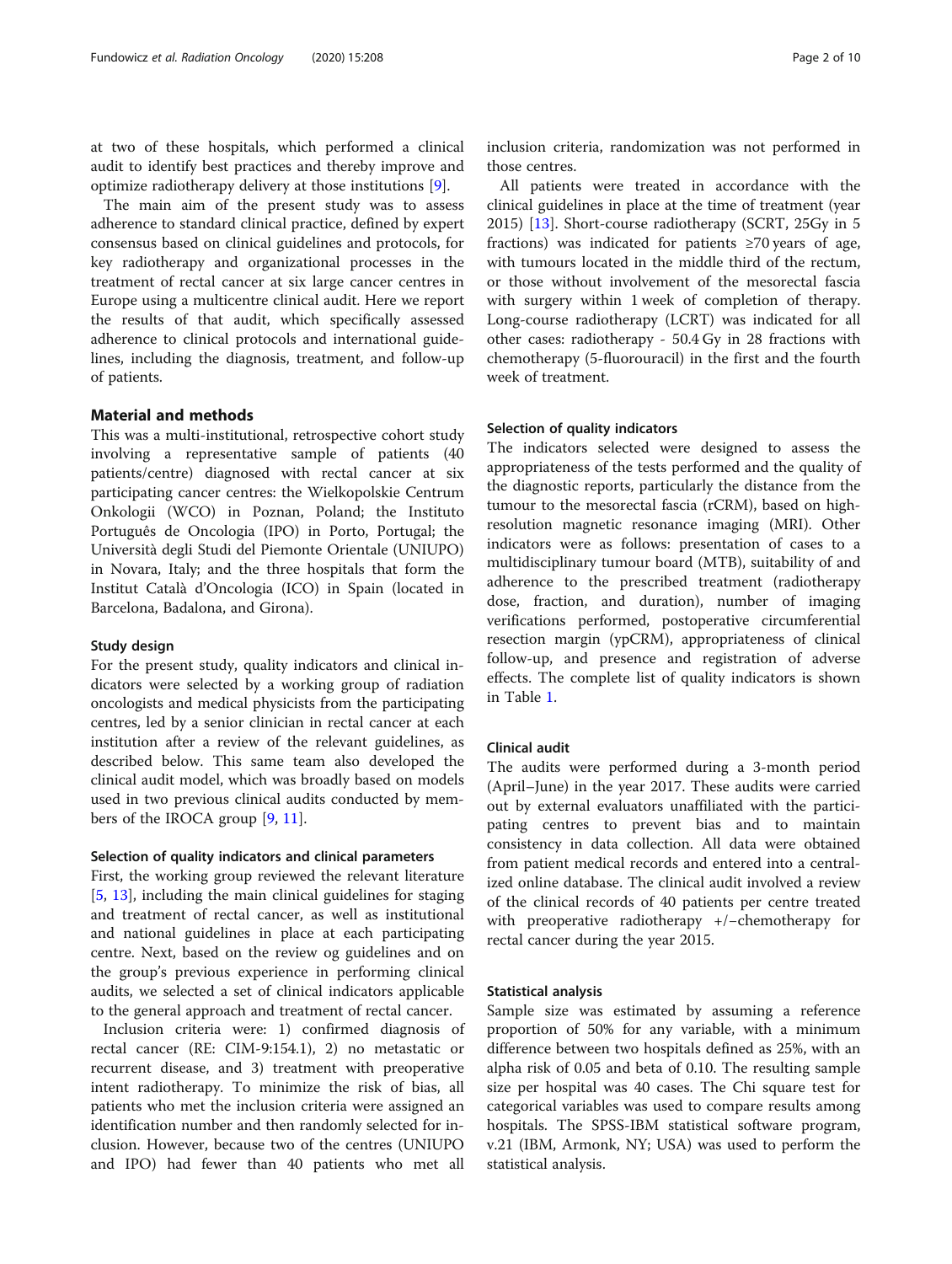# <span id="page-2-0"></span>Table 1 Rectal radiotherapy indicators

Diagnostic phase

% patients diagnosed at different hospital

% patients with pre-treatment MRI, pelvic ultrasound, thoraco–abdominal CT

% patients with TNM, MRI staging

Time between biopsy and first visit at RO

Time between first visit at RO department and beginning of radiotherapy

% patients evaluated pre-treatment in RO department clinical session

% patients presented to Multidisciplinary Tumour Board (MTB)

# Treatment phase

% patients included in clinical trial

% patients Long Course Radiotherapy (LCRT)

% patients Short Course Radiotherapy (SCRT)

% patients with 3DCRT, VMAT, IMRT

% patients with simultaneous-integrated boost (SIB)

% patients immobilized

% patients completing treatment in the prescribed time

% patients with treatment interruption of EBRT, due to patient-related reasons, due to centre-related reasons, with dose compensation

Overall treatment time (time between first and last day of treatment)

% patients presented to the second MTB, to the MTB after surgery

% patients with restaging MRI, US pelvic, TNM

# Pathology report

% patients with post-surgery ypT, ypN staging

% patients with adjuvant chemotherapy

# Side effects

# Acute (< 6 months) and chronic ( $\geq$  6 months) adverse effects  $\geq$ grade 3

% patients with rectitis, cystitis-urethritis, neutropenia, diarrhea

# Patient follow up

Regular follow-up ( $\geq 2$  visits per annum) after the treatment % patients with relapse, mortality

# Results

# Patient characteristics

There were no significant differences between the cohorts at the six participating institutions with regard to patient age, disease stage, diagnosis, or treatment. Similarly, the six institutions all used the same treatment planning system and machines.

A total of 221 patients were included. All centres included 40 patients except two centres (UNIUPO and IPO), which had fewer than 40 patients (22 and 39, respectively). Most patients ( $n = 135$ ; 61.1%) were male and the mean patient age was 65.1 years. There were no significant between-centre differences in the patients in any of the following variables: age, histology, disease stage. Patient distribution by disease stage was as follows: stage I (n = 1, 0.5%), stage IIA ( $n = 16, 7.2\%$ ), stage IIIA/B ( $n = 143, 64.7\%$ ), and stage IIIC ( $n = 22$ , 10%). Staging data was missing in 39 cases (17.6%), mainly from a single centre  $(n = 35)$ . The most common disease stage was stage III, accounting for 72.7–80% of patients at each centre.

# Diagnostic phase

As Table [2](#page-3-0) shows, most patients (81.4%) were diagnosed at a different hospital. Pretreatment MRI was performed in 87.3% of patients (range, 61.5–100% per centre). Thoracoabdominal computed tomography (CT) was performed in 81.9% of cases. In some centres, all patients were presented at the departmental clinical session; however, inter-centre variability was wide, ranging from 0 to 100% of cases (overall: 63.8%). Similarly, most cases (75.6%) were presented to the MTB (range, 50–95%). The mean interval between biopsy and the initial visit to the radiotherapy department was 37.6 days (range, 21.6–58.6). The mean interval between the first visit and initiation of radiotherapy was 22 days, but varied widely (range, 15.1–38.8).

# Treatment phase

Overall, 6.3% of patients (range, 0–25%) were included in a clinical trial. As Table [3](#page-4-0) shows, most patients (75.1%) were treated with long-course radiotherapy (LCRT), while 22.6% underwent short-course radiotherapy (SCRT). Most patients (65.2%) were treated with three-dimensional radiotherapy (3D-RT), with the remaining patients (34.9%) undergoing either volumetric arc radiotherapy (VMAT) or intensity-modulated radiotherapy (IMRT). A simultaneous-integrated boost (SIB) was administered in 9.5% of patients. Immobilization was used in nearly all cases (98.2%), with very little variation between centres.

Treatment was completed within the prescribed time (i.e., with no unexpected interruptions) in 55.7% of cases Treatment interruptions occurred in 43.9% of cases, most commonly due to centre-related reasons (90.7% of cases). The number of days of interruption ranged from 1 to 5 days. Treatment compensation was performed in 2.1% of cases (including interruptions  $\geq 1$  day), as most centres did not compensate for missed treatments.

Following completion of SCRT or LCRT and prior to surgery, restaging MRI and TNM were performed, respectively, in 45.7% (range, 0–92.5%) and 28.1% (0– 72.5%) of cases. After induction radiotherapy +/− chemotherapy (prior to surgery), 30.3% (4.5–55%) of patients were presented to a second MTB. Postoperatively, 57.5% of patients were presented to the MTB, with significant inter-centre variation (5–97.5%).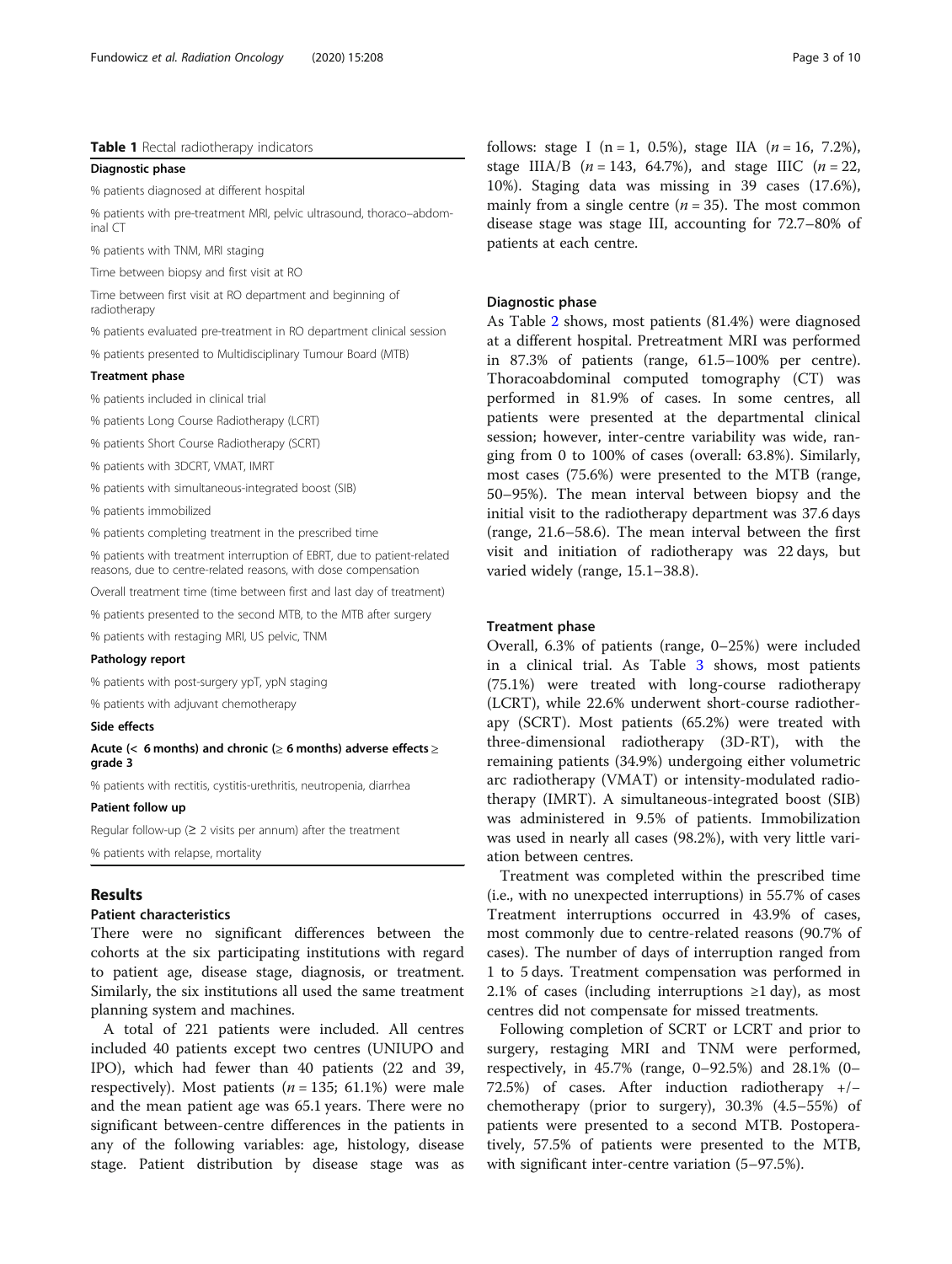<span id="page-3-0"></span>Table 2 Diagnostic phase indicators

| <b>INDICATORS</b>                                             | ICO-B        | $ICO-G$      | ICO H        | <b>IPO</b>               | <b>NO</b>         | <b>WCO</b>        | All |      |         |
|---------------------------------------------------------------|--------------|--------------|--------------|--------------------------|-------------------|-------------------|-----|------|---------|
|                                                               | N<br>(% )    | N<br>(% )    | N<br>(% )    | $\mathbb N$<br>(% )      | N<br>(% )         | N<br>(% )         | N   | %    | P       |
| Diagnosed at a different hospital                             | 23<br>(57.5) | 33<br>(82.5) | 37<br>(92.5) | 38<br>(97.4)             | 12<br>(54.5)      | 37<br>(92.5)      | 180 | 81.4 | 0.000   |
| <b>Pre-treatment MRI</b>                                      | 34<br>(85.0) | 40<br>(100)  | 40<br>(100)  | 24<br>(61.5)             | 18<br>(81.8)      | 37<br>(92.5)      | 193 | 87.3 | 0.000   |
| Pre-treatment pelvic US                                       | 16<br>(40.0) | 3<br>(7.5)   | 17<br>(42.5) | 17<br>(43.6)             | 5<br>(22.7)       | 3<br>(7.5)        | 61  | 27.6 | 0.000   |
| Pre-treatment thoracoabdominal CT                             | 40<br>(100)  | 40<br>(100)  | 39<br>(97.5) | 37<br>(94.9)             | 19<br>(86.4)      | 6<br>(15.0)       | 181 | 81.9 | 0.000   |
| <b>TNM</b> staging                                            | 40<br>(100)  | 39<br>(97.5) | 40<br>(100)  | 35<br>(89.7)             | 22<br>(100)       | 39<br>(97.5)      | 215 | 97.3 | 0.046   |
| <b>MRI</b> staging                                            | 36<br>(90)   | 34<br>(85.0) | 36<br>(90)   | $\overline{4}$<br>(10.3) | $\Omega$<br>(0.0) | 38<br>(95.0)      | 148 | 67.0 | 0.000   |
| <b>Presented to MTB</b>                                       | 25<br>(62.5) | 20<br>(50.0) | 34<br>(85.0) | 39<br>(100)              | 11<br>(50.0)      | 38<br>(95.0)      | 167 | 75.6 | 0.000   |
| Presented at pre-treatment RO<br>clinical session             | 40<br>(100)  | 40<br>(100)  | 39<br>(97.5) | 0<br>(0.0)               | 22<br>(100)       | $\Omega$<br>(0.0) | 141 | 63.8 | 0.000   |
| Time between biopsy and first visit<br>at RO $(\pm 4)$ [days] | 32.6         | 30.5         | 39.2         | 58.6                     | 45.9              | 21.6              | 210 | 37.6 | < 0.001 |
| Time between first visit at RO and<br>beginning of RT [days]  | 15.1         | 16.5         | 19.7         | 16.0                     | 28.5              | 38.8              | 221 | 22.0 | < 0.001 |

# Follow up

Follow up was considered to be "regular" if patients had at least 2 follow-up visits annually. As our data show, most patients (88.2%) met this criterion (Table [4\)](#page-4-0). The follow-up rate was lower in some countries because it was performed at a different centre and thus not registered on the medical records at the participating centre.

Table [5](#page-5-0) shows the pathological findings and treatment-related adverse effects. Acute and chronic adverse effects were observed in 12.3 and 8.2% of cases, respectively.

# **Discussion**

This multicentre, international clinical audit was performed to assess adherence to generally-accepted standard clinical practice for rectal cancer radiotherapy across six European comprehensive cancer centres. Although most centres adhered to standard practices for most of the variables, we observed substantial inter-centre variability for several of the quality indicators, most notably: 1) presentation of cases at the departmental clinical session (range, 0–100%) and the MTB (50–95%); 2) performance of pretreatment MRI (61.5–100%) and thoracoabdominal CT (15.0–100%); 3) mean interval between biopsy and first visit to the radiotherapy department (21.6–58.6 days) and between the first visit and start of radiotherapy (15.1–38.8 days). Treatment interruptions  $\geq 1$  day occurred in 43.9% (2.5–90%) of cases overall. Although some of this variability was expected

and acceptable, the audit identified multiple areas that could be targeted for improvement and/or harmonisation. The most commonly observed deviation from good practice was a failure to register all relevant clinical events and data on patient medical records. The key findings of the clinical audit are presented in Table [6](#page-6-0) and the main inter-institutional differences observed in this clinical audit are discussed below.

# Preoperative MRI/CT

Clinical guidelines for preoperative MRI and CT at the time these patients were treated [\[13\]](#page-9-0) recommended that all patients diagnosed with colorectal cancer undergo contrast-enhanced thoracoabdominal CT to estimate disease stage, and MRI to assess the risk of local recurrence. In our study, more than 80% of patients (Table 2) underwent staging MRI (87.3%) and thoracoabdominal CT (81.9%) prior to treatment, indicating adherence to standard clinical practice in most cases. However, some institutions had lower rates for these measures, perhaps partially attributable to a failure to register the findings on the clinical record in some cases. In addition, due to resource limitations and high demand, some of the participating centres reported using ultrasound as an alternative to MRI in periods of peak demand to avoid prolonged waiting times for MRI. While most centres performed thoracoabdominal CT in all (or nearly all) cases, one centre (WCO) only evaluated 15% of cases with this technique (the remaining patients underwent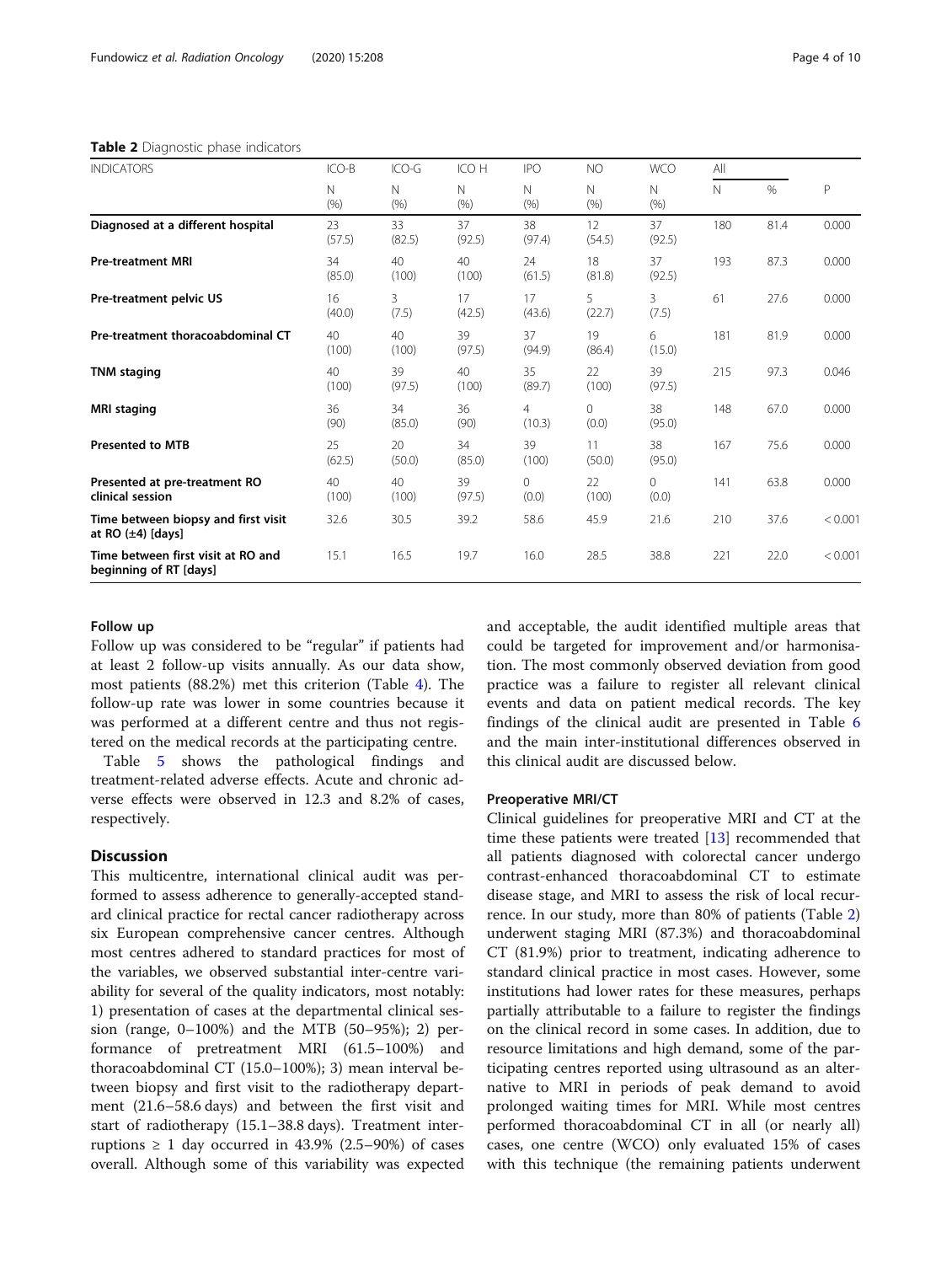# <span id="page-4-0"></span>Table 3 Treatment phase indicators

| <b>INDICATORS</b>                        | ICO-B                    | ICO-G            | ICO H                     | <b>IPO</b>               | NO                      | <b>WCO</b>              | All         |      |       |
|------------------------------------------|--------------------------|------------------|---------------------------|--------------------------|-------------------------|-------------------------|-------------|------|-------|
|                                          | N<br>(% )                | Ν<br>(% )        | Ν<br>(% )                 | Ν<br>(% )                | $\mathsf{N}$<br>(% )    | Ν<br>(% )               | $\mathbb N$ | $\%$ | P     |
| Patients included in clinical trial      | 3<br>(7.5)               | 0<br>(0.0)       | 10 <sup>°</sup><br>(25.0) | 0<br>(0.0)               | $\mathbf{1}$<br>(4.5)   | $\overline{0}$<br>(0.0) | 14          | 6.3  | 0.000 |
| Long Course Radiotherapy (LCRT)          | 33<br>(82.5)             | 40<br>(100)      | 32<br>(80.0)              | 31<br>(79.5)             | 11<br>(50.0)            | 24<br>(60.0)            | 171         | 77.4 | 0.000 |
| Short Course Radiotherapy (SCRT)         | $\overline{7}$<br>(17.5) | 0<br>(0.0)       | 8<br>(20.0)               | 8<br>(20.5)              | 11<br>(50.0)            | 16<br>(40.0)            | 50          | 22.6 | 0.000 |
| 3DCRT                                    | 32<br>(80.0)             | 40<br>(100)      | 29<br>(72.5)              | $\overline{4}$<br>(10.3) | $\mathbf 0$<br>(0.0)    | 39<br>(97.5)            | 144         | 65.1 | 0.000 |
| <b>VMAT</b>                              | 8<br>(20.0)              | $\circ$<br>(0.0) | 11<br>(27.5)              | $\overline{2}$<br>(5.1)  | 6<br>(27.3)             | $\mathbf{1}$<br>(2.5)   | 28          | 12.7 | 0.000 |
| <b>IMRT</b>                              | $\circ$<br>(0.0)         | 0<br>(0.0)       | 0<br>(0.0)                | 33<br>(84.6)             | 16<br>(72.7)            | $\circ$<br>(0.0)        | 49          | 22.2 | 0.000 |
| <b>SIB</b>                               | $\circ$<br>(0.0)         | 9<br>(22.5)      | 10<br>(25.0)              | $\mathbf{1}$<br>(2.6)    | $\mathbf 0$<br>(0.0)    | (2.5)                   | 21          | 9.5  | 0.000 |
| Treatment completed in prescription time | 20<br>(50.0)             | 4<br>(10.0)      | 10 <sup>°</sup><br>(25.0) | 36<br>(92.3)             | 14<br>(63.6)            | 39<br>(97.5)            | 123         | 55.7 | 0.000 |
| RT treatment interruption                | 20<br>(50.0)             | 36<br>(90.0)     | 29<br>(72.5)              | 3<br>(7.7)               | 8<br>(36.4)             | 1<br>(2.5)              | 97          | 43.9 | 0.000 |
| Treatment interruption: patient reason   | $\overline{4}$<br>(20.0) | 2<br>(5.6)       | $\mathbf{1}$<br>(3.4)     | $\circ$<br>(0.0)         | 4<br>(50.0)             | 1<br>(100.0)            | 12          | 12.4 | 0.000 |
| Treatment interruption: center-related   | 17<br>(85.0)             | 35<br>(97.2)     | 28<br>(96.6)              | 3<br>(100.0)             | 5<br>(62.5)             | 0<br>(0.0)              | 88          | 90.7 | 0.001 |
| Treatment compensation for interruptions | 0<br>(0.0)               | 1<br>(2.8)       | 0<br>(0.0)                | 0<br>(0.0)               | 0<br>(0.0)              | 1<br>(100.0)            | 2           | 2.1  | 0.000 |
| Presented to 2nd MTB                     | 18<br>(45.0)             | 20<br>(50.0)     | 22<br>(55.0)              | 3<br>(7.7)               | 1<br>(4.5)              | 3<br>(7.5)              | 67          | 30.3 | 0.000 |
| <b>Restaging MRI</b>                     | 10<br>(25.0)             | 28<br>(70.0)     | 18<br>(45.0)              | 0<br>(0.0)               | 8<br>(36.4)             | 37<br>(92.5)            | 101         | 45.7 | 0.000 |
| <b>Restaging TNM</b>                     | $\overline{4}$<br>(10.0) | 20<br>(50.0)     | 9<br>(22.5)               | $\circ$<br>(0.0)         | $\overline{0}$<br>(0.0) | 29<br>(72.5)            | 62          | 28.1 | 0.000 |
| Presented to MTB after surgery           | 2<br>(5.0)               | 23<br>(57.5)     | 30<br>(75.0)              | 28<br>(71.8)             | 5<br>(22.7)             | 39<br>(97.5)            | 127         | 57.5 | 0.000 |

chest x-ray and abdominal ultrasound) due to long waiting times for CT during the study period and due to the limitations of this technique.

The distance from the tumour to the rCRM is predictive of local recurrence, with larger distances associated with lower recurrence rates [[14](#page-9-0)]. However, as our data show, in many cases (47.1%), rCRM was not evaluated. Moreover, in some centres, this was

measured in only 2.2% of patients. Similarly, although the distance from the tumour to the anal verge was measured in most (77.8%) cases, one centre only measured this distance in 18% of patients. Ideally, both of these measures—rCRM and distance to anal verge—should be performed in 100% of patients. These suboptimal rates in some centres point to a clear target for improvement.

|  |  | Table 4 Patient follow-up indicators |  |
|--|--|--------------------------------------|--|
|  |  |                                      |  |

| <b>INDICATORS</b>                    | ICO-B         | $ICO-G$      | ICO H        | <b>IPO</b>   | NO           | <b>WCO</b>   | All |      |       |
|--------------------------------------|---------------|--------------|--------------|--------------|--------------|--------------|-----|------|-------|
|                                      | N (%)         | N(% )        | N(% )        | N(% )        | N(%          | N(% )        | Ν   | %    | D     |
| Regular follow-up<br>after treatment | 40<br>(100.0) | 36<br>(90.0) | 39<br>(97.5) | 38<br>(97.4) | 16<br>(72.7) | 26<br>(65.0) | 195 | 88.2 | 0.000 |
| Relapse                              | 10<br>(25.0)  | 14<br>(38.9) | 8<br>(20.5)  | Q<br>(23.7)  | 6<br>(37.5)  | (3.8)        | 48  | 24.6 | 0.038 |
| <b>Deceased</b>                      | 6<br>(15.0)   | (12.6)       | (15.5)       | (7.7)        | (9.1)        | (5.0)        | 23  | 10.4 | 0.718 |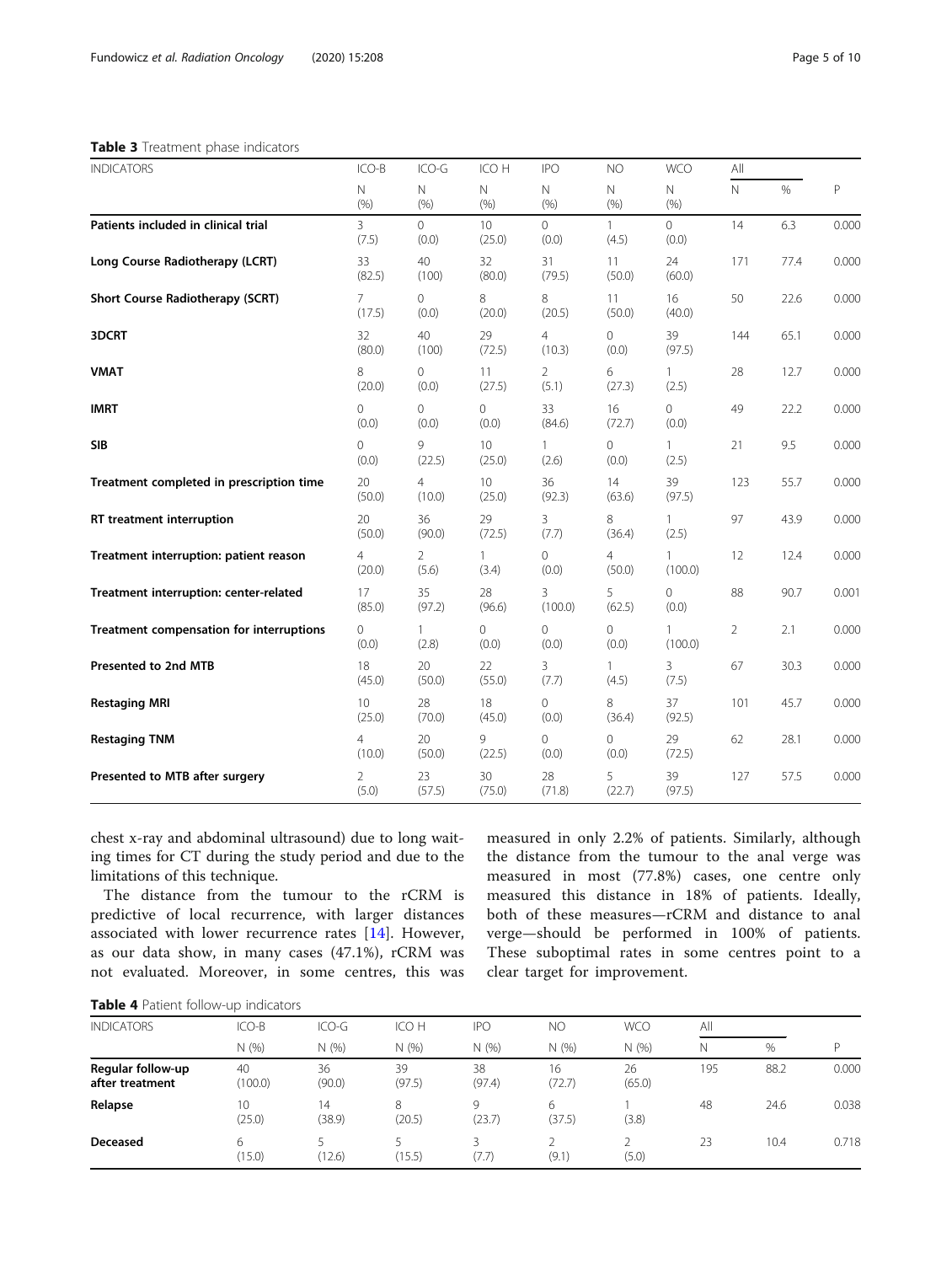| <b>INDICATORS</b>                                  | ICO-B             | ICO-G                    | ICO H                      | <b>IPO</b><br>N<br>(% ) | <b>NO</b>             | <b>WCO</b>              | All          |      |       |
|----------------------------------------------------|-------------------|--------------------------|----------------------------|-------------------------|-----------------------|-------------------------|--------------|------|-------|
|                                                    | N<br>(% )         | $\mathsf{N}$<br>(% )     | N<br>(% )                  |                         | $\mathsf{N}$<br>(% )  | N<br>(% )               | $\mathsf{N}$ | $\%$ | Ρ     |
| Post-surgery ypT                                   | 33<br>(82.5)      | 36<br>(90.0)             | 40 <sup>°</sup><br>(100.0) | 33<br>(84.6)            | 16<br>(72.7)          | 38<br>(95.0)            | 196          | 88.7 | 0.013 |
| Post-surgery ypN                                   | 34<br>(85.0)      | 36<br>(90.0)             | 38<br>(95.0)               | 33<br>(84.6)            | 16<br>(72.7)          | 38<br>(95.0)            | 195          | 88.2 | 0.086 |
| Patients with adjuvant<br>treatment - chemotherapy | 28<br>(70.0)      | 35<br>(87.5)             | 27<br>(67.5)               | 28<br>(71.8)            | 8<br>(36.4)           | 20<br>(50.0)            | 146          | 66.1 | 0.000 |
| SIDE EFFECTS ( $\ge$ grade 3)                      |                   |                          |                            |                         |                       |                         |              |      |       |
| Acute $(< 6$ mo)                                   |                   |                          |                            |                         |                       |                         |              |      |       |
| <b>Rectitis</b>                                    | 4<br>(10.0)       | (2.5)                    | $\circ$<br>(0.0)           | 0<br>(0.0)              | $\mathbf{1}$<br>(4.5) | 2<br>(5.0)              | 8            | 3.6  | 0.153 |
| Cystitis-urethritis                                | $\Omega$<br>(0.0) | $\Omega$<br>(0.0)        | (2.5)                      | 0<br>(0.0)              | $\Omega$<br>(0.0)     | $\Omega$<br>(0.0)       | 1            | 0.5  | 0.474 |
| Neutropenia                                        | 5<br>(12.5)       | $\Omega$<br>(0.0)        | $\overline{0}$<br>(0.0)    | $\overline{2}$<br>(5.1) | $\Omega$<br>(0.0)     | 0<br>(0.0)              | 7            | 3.2  | 0.006 |
| <b>Diarrhea</b>                                    | $\Omega$<br>(0.0) | $\overline{4}$<br>(10.0) | $\overline{3}$<br>(7.5)    | $\mathbf{1}$<br>(2.6)   | (4.5)                 | $\overline{2}$<br>(5.0) | 11           | 5.0  | 0.385 |
| Chronic $(> 6 \text{ mo})$                         |                   |                          |                            |                         |                       |                         |              |      |       |
| <b>Rectitis</b>                                    | 0<br>(0.0)        | 0<br>(0.0)               | $\circ$<br>(0.0)           | 0<br>(0.0)              | $\circ$<br>(0.0)      | 0<br>(0.0)              | $\circ$      | 0.0  |       |
| Cystitis-urethritis                                | $\Omega$<br>(0.0) | (2.5)                    | $\overline{2}$<br>(5.0)    | 0<br>(0.0)              | 0<br>(0.0)            | 0<br>(0.0)              | 3            | 1.4  | 0.279 |
| Neutropenia                                        | 1.<br>(2.5)       | $\overline{2}$<br>(5.0)  | 3<br>(7.5)                 | $\mathbf{1}$<br>(2.6)   | 0<br>(0.0)            | 0<br>(0.0)              | 7            | 3.2  | 0.414 |
| <b>Diarrhea</b>                                    | 3<br>(7.5)        | $\mathbf 0$<br>(0.0)     | 3<br>(7.5)                 | $\overline{2}$<br>(5.1) | $\Omega$<br>(0.0)     | 0<br>(0.0)              | 8            | 3.6  | 0.184 |

<span id="page-5-0"></span>Table 5 Adverse effects and pathological findings indicators

# Presentation of cases to the MTB and departmental clinical sessions

Overall, more than three-fourths of all patients were presented to the MTB, although this varied widely among centres, with one centre presenting only 50% of patients and two other centres presenting 95%. One likely explanation for these differences is the large proportion (> 80%) of cases diagnosed externally, as these patients would have been presented to the MTB at the diagnosing hospital. Nonetheless, this finding was not unexpected given the lack of a generally-accepted protocol for presenting patients to the MTB and our results probably reflect variability in clinical practice across Europe. Nonetheless, this treatment-related question merits greater discussion and perhaps harmonisation. Part of this inter-centre variability could be due to legitimate inter-centre differences in the organizational models of the MTBs. Although a few studies have questioned whether it is really necessary to present all patients to a MTB [[15\]](#page-9-0), we believe—as recent studies have shown  $[16]$  $[16]$ —that this is important because it may alter the diagnosis or treatment plan in a substantial proportion (20–50%) of cases. The main concerns about the value of the MTP appear to be the structure and

composition of the board itself and the thoroughness of decision-making and follow up. According to ESMO recommendations [\[2](#page-8-0)], the MTB should consist of a dedicated multidisciplinary team involving radiologists, surgeons, radiation oncologists, medical oncologists, and pathologists.

We also observed marked inter-centre differences in the presentation of cases at departmental clinical sessions: while four centres presented 100% of cases, two centres did not present any. These findings indicate a stark contrast in internal departmental organization and philosophy or policy among the centres. This issue also deserves greater discussion and, potentially, closer harmonisation. These findings underscore the value of performing a clinical audit such as this to identify and discuss inter-centre differences in clinical practice and protocols that would otherwise be overlooked, despite the potential relevance of these aspects to patient outcomes.

# SCRT vs. LCRT

The optimal neoadjuvant regimen for resectable rectal cancer patients is highly controversial. Surveys have reported regional differences in Europe [\[17](#page-9-0)], with the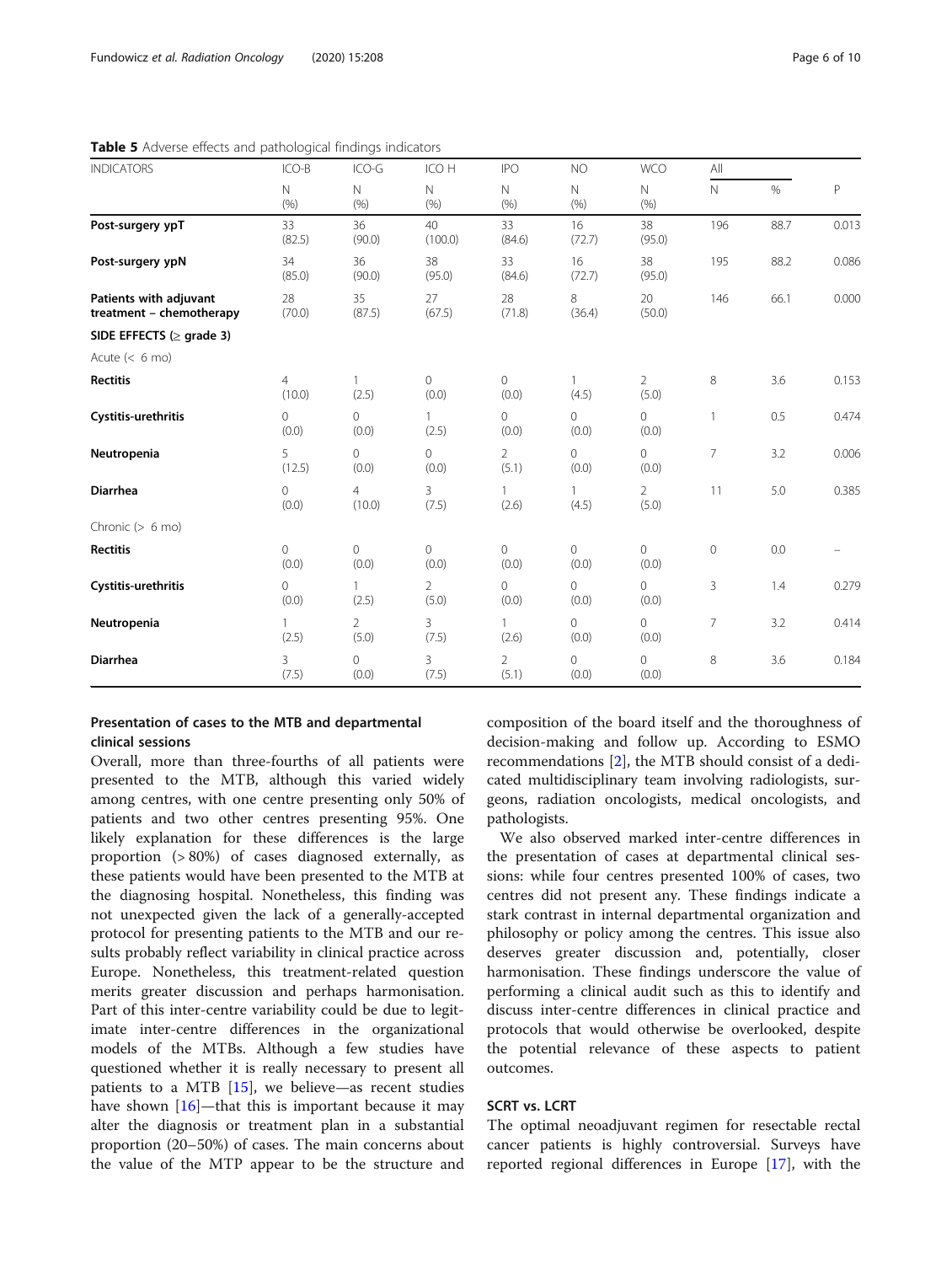| PROCESS OR INDICATOR                                                                              | <b>FINDING</b>                                                                           | RECOMMENDED ACTION                                                                                                                                                                                  |  |  |  |  |  |  |
|---------------------------------------------------------------------------------------------------|------------------------------------------------------------------------------------------|-----------------------------------------------------------------------------------------------------------------------------------------------------------------------------------------------------|--|--|--|--|--|--|
| DIAGNOSTIC AND PRE-TREATMENT PHASE                                                                |                                                                                          |                                                                                                                                                                                                     |  |  |  |  |  |  |
| Presentation to MTB                                                                               | • 75.6% of cases presented to<br>MTB (range, 50-95%).                                    | • Present all cases to MTB<br>• Implement quality control measures to ensure registration of data<br>in 100% of cases                                                                               |  |  |  |  |  |  |
| Presentation at departmental<br>clinical session                                                  | • 63.8% of cases presented                                                               | • Establish clear criteria for presenting cases to clinical sessions<br>• Consider using mini-tumour boards comprised of radiation<br>oncologists specialising in the specific tumour type/location |  |  |  |  |  |  |
| Staging MRI                                                                                       | • 67.0% of cases (range, 10.3 to 95%)                                                    | • Implement measures to raise MRI-based staging to 100%                                                                                                                                             |  |  |  |  |  |  |
| Participation in clinical trial                                                                   | • 6.3% (range, 0 to 25%)                                                                 | • At centres with low rates, seek to increase the percentage of<br>patients participating in clinical trials                                                                                        |  |  |  |  |  |  |
| <b>TREATMENT PHASE</b>                                                                            |                                                                                          |                                                                                                                                                                                                     |  |  |  |  |  |  |
| Median time between biopsy<br>and first visit to RT                                               | • 37.6 days (range, 21.6-58.6)                                                           | • Implement measures to reduce this time interval                                                                                                                                                   |  |  |  |  |  |  |
| Median time elapsed between first • 22 days (range, 15.1–38.8)<br>visit and start of radiotherapy |                                                                                          | • Implement measures to reduce this time interval                                                                                                                                                   |  |  |  |  |  |  |
| Treatment interruptions                                                                           | • 43.9% of cases (EBRT), range 2.5-90%                                                   | • Implement measures to reduce interruptions at centres with<br>a high percentage of treatment interruptions<br>• Consider working on Saturdays and holidays                                        |  |  |  |  |  |  |
| Treatment compensation rates                                                                      | • 2.1% of cases compensated (range,<br>0 to 100%)<br>• Data not registered in some cases | • Implement measures to increase compensation rates<br>• Apply quality control measures to ensure registration of data<br>in 100% of cases                                                          |  |  |  |  |  |  |
| Treatment completed in<br>prescribed time                                                         | ●55.7% of treatments completed in<br>prescribed time $\pm$ 4 days (range, 10-97.5%)      | • Apply procedures to raise rate to 100%<br>• Consider working on Saturdays and holidays                                                                                                            |  |  |  |  |  |  |
| <b>FOLLOW-UP PHASE</b>                                                                            |                                                                                          |                                                                                                                                                                                                     |  |  |  |  |  |  |
| Registration of AEs missing                                                                       | • Data missing in 11.2% of cases                                                         | • Implement quality control measures to ensure registration<br>of data in 100% of cases                                                                                                             |  |  |  |  |  |  |

<span id="page-6-0"></span>Table 6 Recommended steps for improvement and/or harmonization for selected indicators/processes

Abbreviations: MTB, multidisciplinary tumour board; MRI, magnetic resonance imaging; AE, adverse events; RT, radiotherapy

data suggesting a preference for SCRT (25 Gy in 5 fractions) in Scandinavian countries while LCRT appears to be preferred in other parts of Europe and in the United States. Our data indicate the presence of regional differences among the participating centres. For example, SCRT was performed in 50% of patients in the centres located in Italy and Poland versus only 20% in Spain and Portugal. Nevertheless, overall, LCRT was much more common than SCRT in our study, with 75% of patients undergoing LCRT. To date, the totality of the evidence suggests that neither technique provides superior outcomes in terms of local control, survival, late toxicity, or quality of life [[18\]](#page-9-0). However, some centres prefer SCRT because it is easier to administer and reduces the overall treatment time. Moreover, it also reduces the risk of treatment interruption, as we observed in this study and discuss below.

# Waiting times between biopsy / first visit and start of radiotherapy

Waiting times are perhaps among the most important quality indicators, as excessive delays between diagnosis and treatment initiation can negatively impact treatment outcomes by increasing the risk of tumour growth and metastasis [\[19](#page-9-0)]. We found high variability in the time interval between biopsy and the first visit to the radiotherapy department, which ranged from 22 to 59 days (mean, 37.6). Similar variability was observed with respect to the interval between the first visit and the start of radiotherapy, a finding that indicates substantially longer waiting times in some centres. Numerous factors can account for these inter-centre differences, but it seems probable that the most important cause is an imbalance between available resources (e.g., linear accelerators) and demand.

Most patients included in this study were diagnosed at a different hospital, which explains why the wait time for biopsy results and the time to the first visit at the radiation oncology department were longer in those patients compared to patients diagnosed at the same cancer centre. Other factors that may play a role in increasing wait times include the need to perform additional tests, especially if staging is performed by other specialists (e.g., surgeons, clinical oncologists, gynaecologists), inefficient processes within the health care system, limited resources, and treatment-related factors such as comorbidities and auxiliary therapy [\[20](#page-9-0), [21](#page-9-0)]. Studies have shown that longer waiting times are often—although not always—associated with worse outcomes [[22\]](#page-9-0) and can also increase psychological stress on the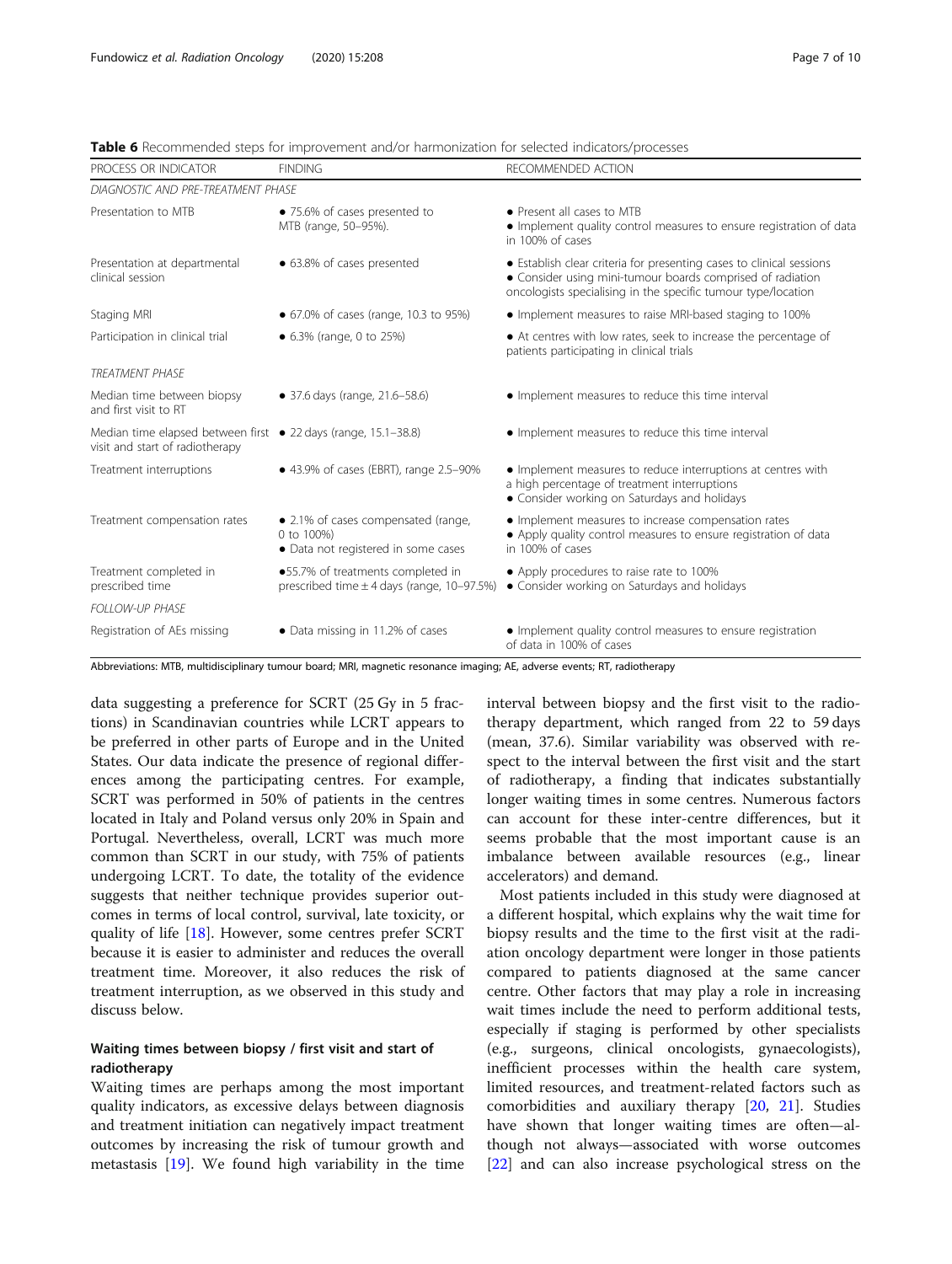patient [[23\]](#page-9-0). Although no standard waiting times have yet been established, national regulations in some individual countries stipulate the maximum time interval. For example, in Poland, the maximum wait (established in 2017) is 14 days from treatment selection to initiation of treatment. The National Health Service in the United Kingdom recommends a maximum wait of 30 days between referral from the general practitioner to the start of treatment [[9\]](#page-8-0), with other authors also recommending this same limit [\[24](#page-9-0)].

# Treatment interruptions, compensations, and overall treatment time (OTT)

Treatment interruptions are another important indicator of quality that can have a marked effect on outcomes especially local control—due to prolongation of radiotherapy  $[25, 26]$  $[25, 26]$  $[25, 26]$  $[25, 26]$ . It is essential to minimize treatment prolongation whenever possible, especially when the cause of the interruption is related to easily anticipatable organizational factors. Public holidays and technical issues (unplanned quality control checks or machine malfunction) are the most common causes of interruptions [[21\]](#page-9-0). Since holidays are known in advance, they should be accounted for during treatment planning. Establishing a protocol to compensate for interruptions is essential to standard practice.

In our study, treatment interruptions were common (44% overall), but highly variable among centres. The vast majority of interruptions (90.7% of cases) were due to centre-related issues. However, the differences between centres were notable: in one centre, only 2.5% of cases experienced a treatment interruption versus nearly 90% of cases at some other centres. This variability may be an anomaly (e.g., a significant machine malfunction during the study period) or it may indicate a need to implement measures to ensure that the likelihood of such interruptions is minimized. Indeed, the importance of avoiding treatment interruptions is underscored by studies showing that patients with cancer who miss ≥ two radiation therapy sessions have worse outcomes [[27\]](#page-9-0). In this regard, it is worth emphasizing that none of the patients in our cohort who received SCRT experienced an interruption, a finding that supports the use of SCRT over LCRT, assuming treatment outcomes are equivalent.

Overall, compensation rates for missed fractions were low (approximately 2%). Interestingly, four centres did not compensate for any missed fractions, possibly because the interruption was limited in time (e.g., only 1 or 2 days). It is worth noting that only two of the six centres in this study work on Saturdays and can thus compensate for interruptions during the weekend. Treatment was completed in the prescribed time in just

over half of cases, reflecting the high interruption rate, particularly in Spain.

# Follow-up

Follow-up and survivorship care has become a major area of interest in cancer treatment [[28](#page-9-0)], not only due to the risk of recurrence and assessment of late side effects, but also because patients in the follow-up stage have a distinct range of physiological, psychosocial, and functional needs which require frequent contact with the team of healthcare professionals. According to NCCN guidelines, patients treated for stage II or III colorectal cancer should undergo CEA testing every 3 to 6 months for 2 years and then every 6 months for 3 additional years, plus CT scans every 6 to 12 months for 5 years. In the present study, follow-up was considered "regular" if the patient was seen at least twice per year. Based on this definition, follow up was satisfactory in most cases (Table [4\)](#page-4-0).

# Adverse effects

The rate of  $\geq$  grade 3 adverse effects (AE) was relatively low in this cohort (Table [5](#page-5-0)). However, given that most patients who undergo pelvic radiation will present symptoms of acute radiation-induced bowel injury [[29\]](#page-9-0), the relatively low rate of acute AEs probably reflects underreporting, a finding that highlights another area to target for improvement to ensure that all AEs are graded and registered on the medical record. Nevertheless, these findings are not unusual and reflect a widespread tendency for underreporting of late toxicity, which has been attributed in part to patients' unwillingness to report mild chronic symptoms (such as loose stools and diarrhoea) or "embarrassing" symptoms such as flatulence and faecal incontinence/leaking [[29\]](#page-9-0). Clearly, there is a need for a more systematic approach to registering adverse effects, which would also provide internationally comparable data [\[30](#page-9-0)].

# Study strengths and limitations

This study has several limitations. First, we evaluated a maximum of 40 clinical records per centre, which may be insufficient to draw any definitive conclusions. Another limitation is missing clinical data at some centres, mainly attributable to organizational/technical issues such as limited access to patient data (one centre only had access to data reported by the radiation oncologist) or the use of paper-based medical records (one centre). In addition, due to the retrospective study design, some variables with a potential clinical impact could not be assessed, including the time from onset of symptomatology to anatomopathologic confirmation and treatment initiation. By contrast, the main strengths of this study are the multi-institutional, international design and the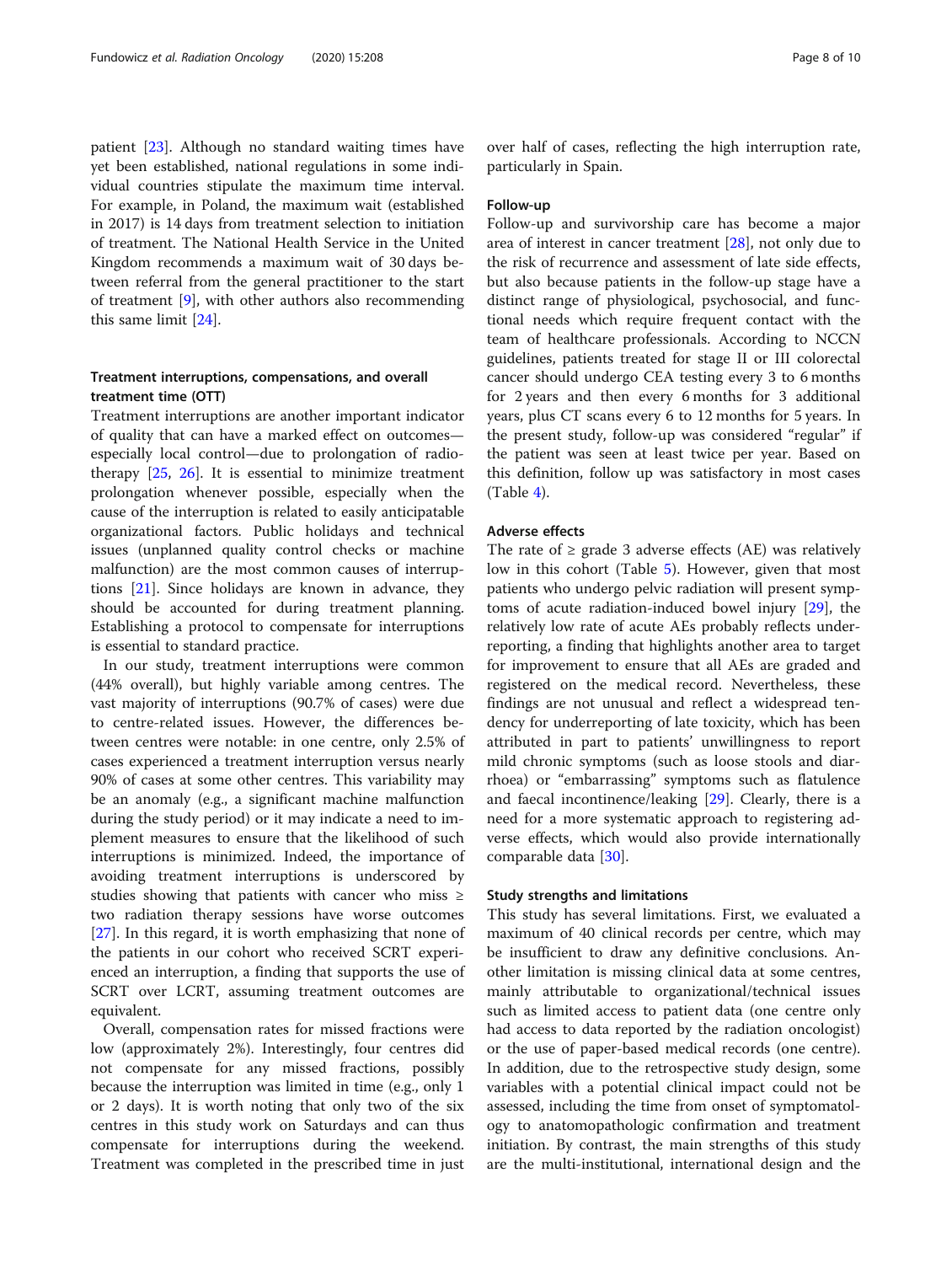<span id="page-8-0"></span>numerous quality indicators assessed. To our knowledge, this clinical audit contains the largest series of rectal cancer patients treated with radiotherapy to date (Table [6\)](#page-6-0).

The IROCA group will use these findings presented here to develop a plan of action to ensure that all participating centres meet criteria for standard clinical practice and to harmonise the best practices identified at each institution, which will then be evaluated in a future clinical audit.

# Conclusion

The present clinical audit, performed at six comprehensive cancer care centres in Europe, shows that most centres adhered to standard clinical practice for most of the quality indicators evaluated. However, the audit also revealed substantial variability in clinical practice and multiple targets for improvement were identified, most notably the need to ensure that all relevant data are recorded on the medical records, particularly the presence and grade of all adverse effects. These findings confirm the value of performing multi-institutional audits to detect suboptimal adherence to standard clinical practice. Systematic monitoring, including the use of routine clinical audits, is essential to detect potential deviations from standard clinical practice in order to implement changes to improve clinical radiotherapy processes and, thereby, patient outcomes.

# Abbreviations

IROCA: Improving Quality in Radiation Oncology through Clinical Audits; WCO: Wielkopolskie Centrum Onkologii; IPO: Instituto Português de Oncologia; UNIUPO: Università degli Studi del Piemonte Orientale; ICO: Institut Català d'Oncologia; ICO-H: ICO-Hospitalet; ICO-B: ICO-Badalona; ICO-G: ICO-Girona; MTB: Multidisciplinary tumour board; SCRT: Short-course radiotherapy; LCRT: Long-course radiotherapy; VMAT: Volumetric arc radiotherapy; IMRT : Intensity-modulated radiotherapy; SIB: Simultaneousintegrated boost; EBRT: External beam radiotherapy; AE: Adverse effects; 3DRT: Three-dimensional radiotherapy; OTT: Overall treatment time

# Acknowledgements

We would like to thank Bradley Londres for professional English language editing. We also thank the many individuals who were closely involved with this project, including Josep Maria Borras, Ester Gonzalez, Montserrat Puigdemont, Diana Pinto, Debora Beldi, Carola Perotti, Gianfranco Loi, Arantxa Eraso, Sonia Raquel Cardoso, Luisa Aliste, Salvador Villa, Joanna Zaremba.

# Authors' contributions

FG, JM, LC, MK and MF were responsible for the study design. All authors were involved in data collection and interpretation. MF was a major contributor in writing the manuscript. All authors read and approved the final manuscript.

# Funding

This study was supported by an unrestricted grant from Varian Medical Systems.

The funder had no role in the study design, nor in the collection, analysis, or interpretation of data, nor in the writing of the manuscript.

# Availability of data and materials

The datasets used and/or analysed during the current study are available from the corresponding author on reasonable request.

# Ethics approval and consent to participate

When appropriate, the ethics committees at the participating institutions approved this project. Given that this was a retrospective study of anonymized patient records, such approval was not required at some centres.

# Consent for publication

Not applicable.

# Competing interests

The authors declare that they have no competing interests.

#### Conflict of interest and disclosures

No actual or potential conflicts of interest exist. The study was supported by grant from Varian Medical Systems. This project was approved by the ethics committees at the participating institutions.

### Author details

<sup>1</sup>Greater Poland Cancer Centre, Garbary 15 St, 61-866 Poznan, Poland. 2 Instituto Português de Oncologia; do Porto FG, EPE (IPO-Porto), Rua Dr. António Bernardino de Almeida, 4200-072 Porto, Portugal. <sup>3</sup>Institut Català d'Oncologia, L'Hospitalet, Avinguda Granvia de l'Hospitalet, 199-203, 08908 L'Hospitalet de Llobregat, Barcelona, Spain. <sup>4</sup>"Amedeo Avogadro" - Rettorato Università degli Studi del Piemonte Orientale (UNIUPO), via Duomo, 6 - 13100 Vercelli, Novara, Italy. <sup>5</sup>Deparment of Electroradiology, University of Medical Sciences, Fredry 10, 61-701 Poznan, Poland. <sup>6</sup>Institut Català d'Oncologia, Avinguda de França, S/N 17007, Girona, Spain. 7Institut Català d'Oncologia, Ctra. Canyet s/n 08916, Badalona, Spain.

# Received: 20 May 2020 Accepted: 19 August 2020 Published online: 27 August 2020

# References

- 1. Breugom AJ, Bastiaannet E, Boelens PG, Van Eycken E, Iversen LH, Martling A, et al. Oncologic treatment strategies and relative survival of patients with stage I–III rectal cancer - A EURECCA international comparison between the Netherlands, Belgium, Denmark, Sweden, England, Ireland, Spain, and Lithuania. Eur J Surg Oncol. 2018;44:1338–43.
- 2. Glynne-Jones R, Wyrwicz L, Tiret E, Brown G, Rödel C, Cervantes A, et al. Rectal cancer: ESMO Clinical Practice Guidelines for diagnosis, treatment and follow-up. Ann Oncol. 2018;29:iv263.
- 3. Malicki J, Bly R, Bulot M, Godet J-LL, Jahnen A, Krengli M, et al. Patient safety in external beam radiotherapy – Guidelines on risk assessment and analysis of adverse error-events and near misses: Introducing the ACCIRAD project. Radiother Oncol. 2014;112:194–8.
- 4. Qian X. IAEA Human Health Series No. 4, Comprehensive Clinical Audits of Diagnostic Radiology Practices: A Tool for Quality Improvement. Health Phys. 2011;100:552.
- 5. Cionini L, Gardani G, Gabriele P, Magri S, Morosini PL, Rosi A, et al. Quality indicators in radiotherapy. Radiother Oncol. 2007;82:191–200.
- Ishikura S. Quality assurance of radiotherapy in cancer treatment: toward improvement of patient safety and quality of care. Jpn J Clin Oncol. 2008; 38:723–9.
- 7. Scalliet PGM. Clinical radiotherapy audits in Belgium, 2011−2014. Cancer/ Radiothérapie. 2015;19:621–3.
- 8. Shortt K, Davidsson L, Hendry J, Dondi M, Andreo P. International Perspectives on Quality Assurance and New Techniques in Radiation Medicine: Outcomes of an IAEA Conference. Int J Radiat Oncol. 2008;71: S80–4.
- 9. Fundowicz M, Macia M, Marin S, Bogusz-Czerniewicz M, Konstanty E, Modolel I, et al. Preoperative radiotherapy for rectal cancer: a comparative study of quality control adherence at two cancer hospitals in Spain and Poland. Radiol Oncol Walter de Gruyter GmbH. 2014;48:210–8.
- 10. Torras MG, Fundowicz M, Aliste L, Asensio E, Boladeras AM, Borràs JM, et al. Improving radiation oncology through clinical audits: Introducing the IROCA project. Reports Pract Oncol Radiother. 2017;22:408–14.